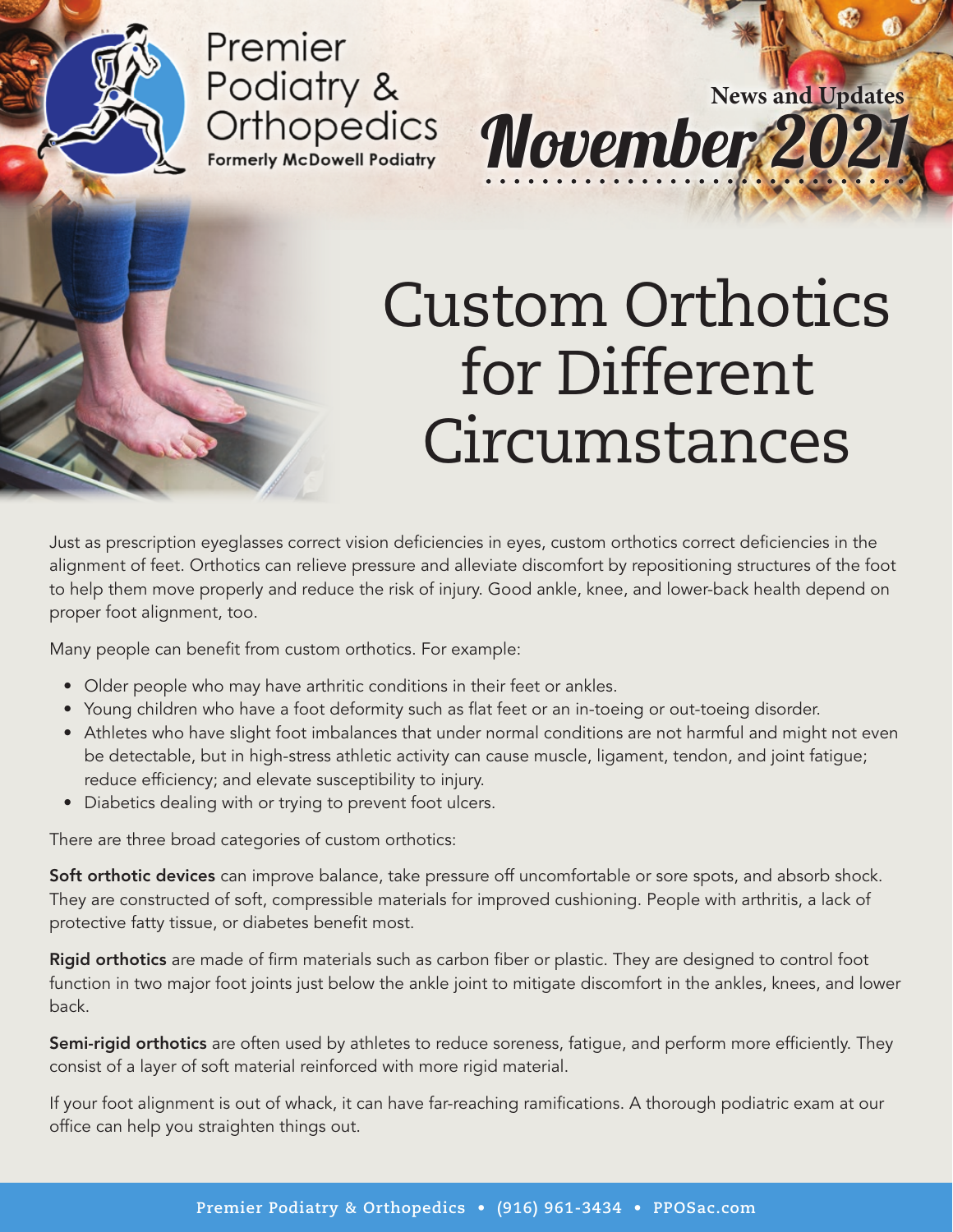

### November Is National Diabetes Awareness Month

According to the American Diabetes Association, diabetes affects over 34 million Americans, roughly 20 percent of whom don't realize they have it. Diabetes causes higher-than-normal blood sugar levels, which left untreated can lead to cardiovascular disease, blindness, kidney failure, nerve damage, lower-limb amputation … even death.

With diabetes, the body does not produce insulin, produces some but not enough, or is unable to use insulin correctly. Insulin is a hormone produced by the pancreas that facilitates the transfer of glucose (sugar) from the bloodstream to cells, where it is stored for future energy. When insulin is absent or processed incorrectly, glucose buildup in the blood will wreak havoc.

Feet are major targets of diabetes. Poor circulation hampers healing, subjecting minor cuts, scratches, blisters, etc., to a much higher risk of ulceration and infection. To pile on, nerve damage (neuropathy) hinders one's ability to feel pain, discomfort, or irritation. Not only are normally minor conditions slow to heal, they may not even be noticed … and quickly worsen.

For instance, corns, calluses, ingrown nails, and dry skin (which may crack) can pose serious threats of infection. Neuropathy can spur muscle weakness and loss of muscle tone and lead to hammertoes and bunions, which add new friction points. Diabetes-related foot conditions are responsible for over 60 percent of non-injury-related amputations.

There is good news, however. A healthy diet, regular exercise, annual medical checkups (including a full podiatric exam), taking medication as prescribed, proper footwear, and daily foot checks enable most people to live a normal life.

If your feet are due for a podiatric checkup, schedule an appointment with us today. To learn more about diabetes, visit the American Diabetes Association website at www.diabetes.org.

#### Mark Your Calendars

- Nov. 2 Election Day: Not the first Tuesday ... the first Tuesday following the first Monday.
- Nov. 4 Check Your Blood Pressure Day: Use a ... sphygmomanometer. Rolls off the tongue.
- Nov. 7 Daylight Saving Time ends (2 a.m.): DST origin? Port Arthur, Ontario, Canada, 1908.
- Nov. 11 Veterans Day: The last surviving U.S. WWI vet passed away in 2011 (Frank Buckles).
- Nov. 23 Eat a Cranberry Day: Cranberries are native to North America. Healthful, too.
- Nov. 25 Thanksgiving: A turkey's gender can be determined by the shape of its droppings.
- Nov. 28 Hanukkah begins (sundown): A menorah has 7 candle placeholders; a Hanukkiah, 9.

2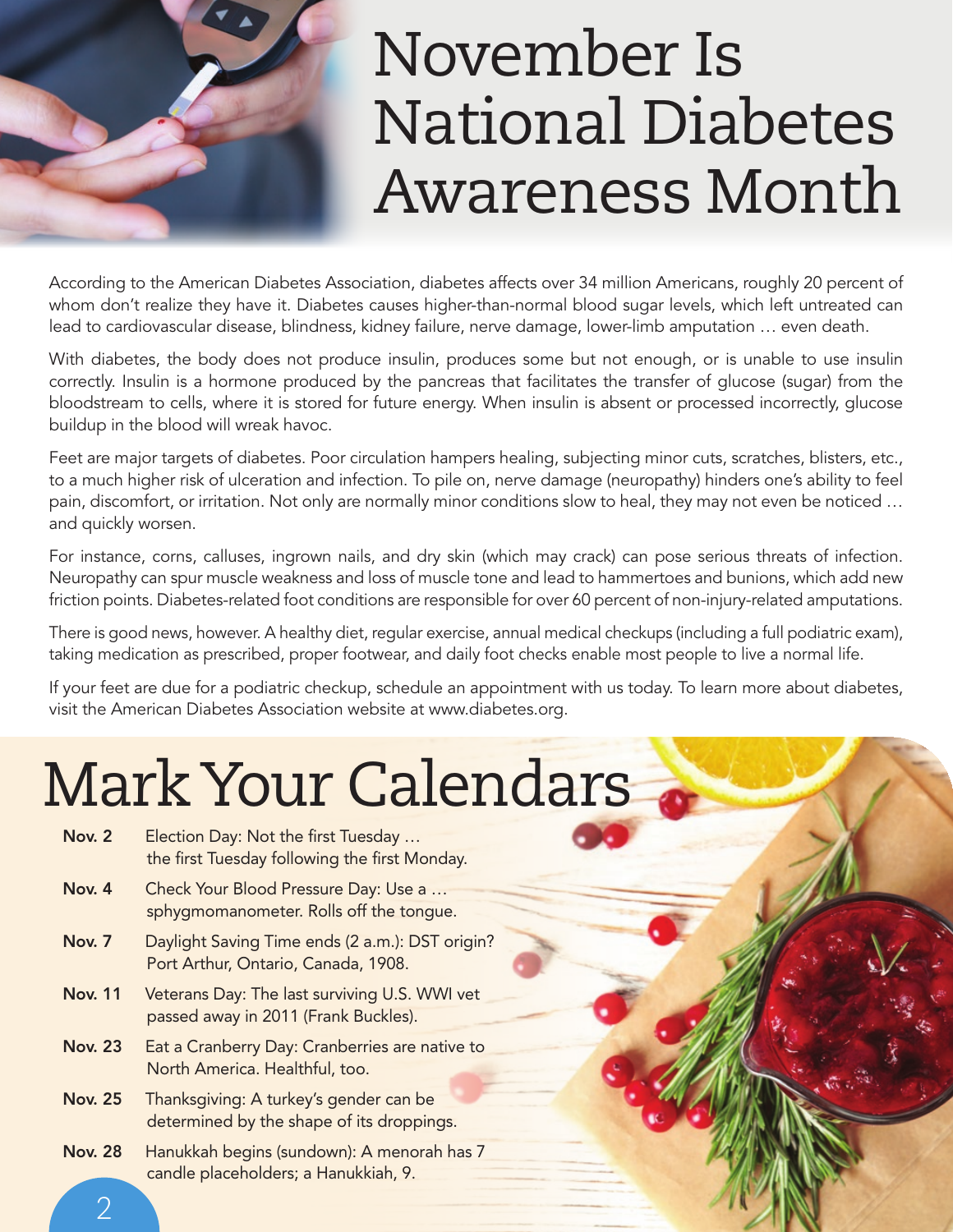### So Much Bounty, So Much Waste

According to the Environmental Protection Agency, approximately 40 million tons of food are wasted each year in the United States — over one-third of our food supply. The average American family of four is estimated to discard \$1,500 in food per year, and wasted food comprises 20 percent of our nation's landfills.

Some reasons for food waste can get complex, but some are fairly basic:

- Overall, food is plentiful and less expensive in our country than in other parts of the world; sadly, we take it for granted.
- Production lines lose a lot of food during handling, storage, processing, and transport (e.g., machinery startup/calibration of food amounts, mechanical malfunctions).
- We're too horticulturally superficial. Many shoppers won't buy fruits and veggies that are misshapen or have slight blemishes. Some stores ditch these pieces immediately, knowing their customers' tendencies.
- American grocery shoppers can be impulsive, overbuy, and wind up throwing food out.
- We frequently don't save leftovers or have too many. (Approximately 35 percent of edible turkey meat is thrown out each year. Most of it following Thanksgiving.)
- Restaurants don't ever want to run short on menu items, so they overbuy … and eventually throw out large quantities of food.
- Non standardized expiration labels can be confusing. To avoid the perceived risk of foodborne illness, many people scrap perfectly good food.

These tips can help out households:

- Write detailed shopping lists. Don't shop on the fly.
- Use smaller dinner plates to limit portion sizes.
- Inspect the refrigerator regularly. In a full fridge, some foods are hidden, get lost in the shuffle, and are never eaten.
- Keep track of food you throw away. It could reveal a trend.

#### This Thanksgiving: Loaded **Cauliflower** Mashed Fauxtatoes

Yield: 6 servings; prep time: 10 mins.; total time: 50 mins.

*This great Thanksgiving side dish packs bacon, cheese, and chives on a diet-friendly caulifl ower mash to combine the best of healthy and decadent.*

#### Ingredients

- 8 oz. bacon, cut into 1/2-inch pieces
- 3 garlic cloves, chopped
- 1 onion, chopped
- kosher salt
- Freshly ground black pepper
- 1 large head cauliflower cut into florets
- 1/2 c. white wine
- 1 c. low-sodium chicken stock
- 1/2 c. heavy cream
- 1/2 c. grated parmesan
- 3 tbsp. unsalted butter, cut into pats and chilled
- 1 c. cheddar
- 2 tbsp. sliced scallions

#### **Directions**

- 1. In a large Dutch oven over medium heat, add bacon and cook until browned, about 5 minutes. Transfer to a plate lined with paper towels; set aside. Drain bacon fat, leaving 2 to 3 tbsp. in the pan. Discard excess.
- 2. Add garlic, onion, 1 tsp. salt, 1/2 tsp. black pepper, and sauté for 2 minutes. Add cauliflower and cook until slightly softened, about 5 minutes. Add wine and stock; simmer on low for 30 minutes.
- 3. Meanwhile, prepare a baking dish set on top of a parchment-lined sheet pan, and set oven to broil setting.
- 4. Transfer cauliflower mixture to a blender in batches, and add heavy cream and parmesan; blend until smooth. Pour cauliflower mash into the baking dish, and fold in butter. Top with cheddar and broil until cheese is golden brown, about 5 minutes. Top with bacon and scallions. Serve immediately.

*Recipe courtesy of www.delish.com.*